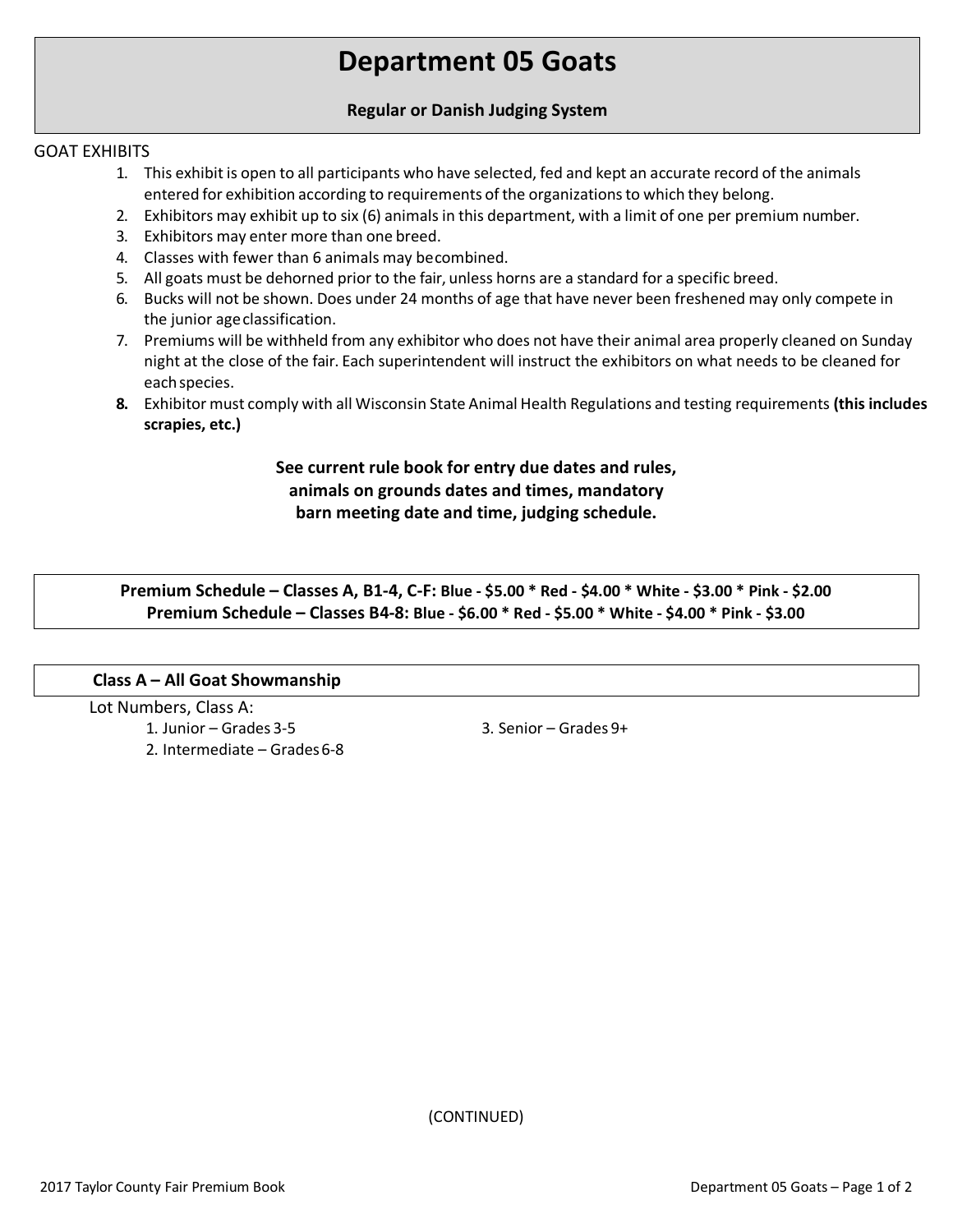## **Class B – Dairy Goats**

**Class C – Meat Goats**

| 5. Yearling Milker                                                                                           |  |
|--------------------------------------------------------------------------------------------------------------|--|
| Under 2 years old and in milk                                                                                |  |
| 6. Junior Milkers                                                                                            |  |
| At least 2 years old, but under 3 years old and in milk                                                      |  |
| 7. Mature Milkers                                                                                            |  |
| At least 7 months old, but less than 12 monthsold<br>At least 3 years old, but under 5 years old and in milk |  |
| 8. Aged Milkers                                                                                              |  |
| At least 5 years old and in milk                                                                             |  |
|                                                                                                              |  |
|                                                                                                              |  |

| Lot Numbers, Class C:                             |                                                   |
|---------------------------------------------------|---------------------------------------------------|
| 1. Junior Doe Kid                                 | 6. Mature Doe                                     |
| Less than 4 months old                            | At least 3 years old, but under 5 years old       |
| 2. Senior Doe Kid                                 | 7. Aged Doe                                       |
| At least 4 months old, but less than 7 months old | At least 5 years old                              |
| 3. Junior Yearling Doe                            | 8. Junior Wether/Buck Kid                         |
| At least 7 months old, but less than 12 monthsold | Less than 4 months old                            |
| 4. Senior Yearling Doe                            | 9. Senior Wether Kid                              |
| At least 12 mo, less than 24 mo, not in milk      | At least 4 months old, but less than 7 months old |
| 5. Young Doe                                      | 10. Wether Yearling                               |
| At least 2 years old, but under 3 years old       | Under 2 years of age                              |
|                                                   |                                                   |

#### **Class D – Any Other Goats (Including Fiber and Fainting Goats)**

Lot Numbers, Class D:

- 1. Junior Doe Kid Less than 4 months old 2. Senior Doe Kid At least 4 months old, but less than 7 months old 3. Junior Yearling Doe At least 7 months old, but less than 12 monthsold 4. Senior Yearling Doe At least 12 mo, less than 24 mo, not in milk 5. Young Doe At least 2 years old, but under 3 years old
- 6. Mature Doe At least 3 years old, but under 5 years old 7. Aged Doe At least 5 years old 8. Junior Wether/Buck Kid Less than 4 months old 9. Senior Wether Kid At least 4 months old, but less than 7 months old 10. Wether Yearling Under 2 years of age

#### **Class E – Pygmy Goats**

Lot Numbers, Class D: 1. Wether 4. Doe Under 1 year old Under 1 year old 2. Wether 5. Doe 3. Wether 6. Doe Two years or older Two years or older

Older than 1 year but less than 2 yearsold Older than 1 year but less than 2 years old